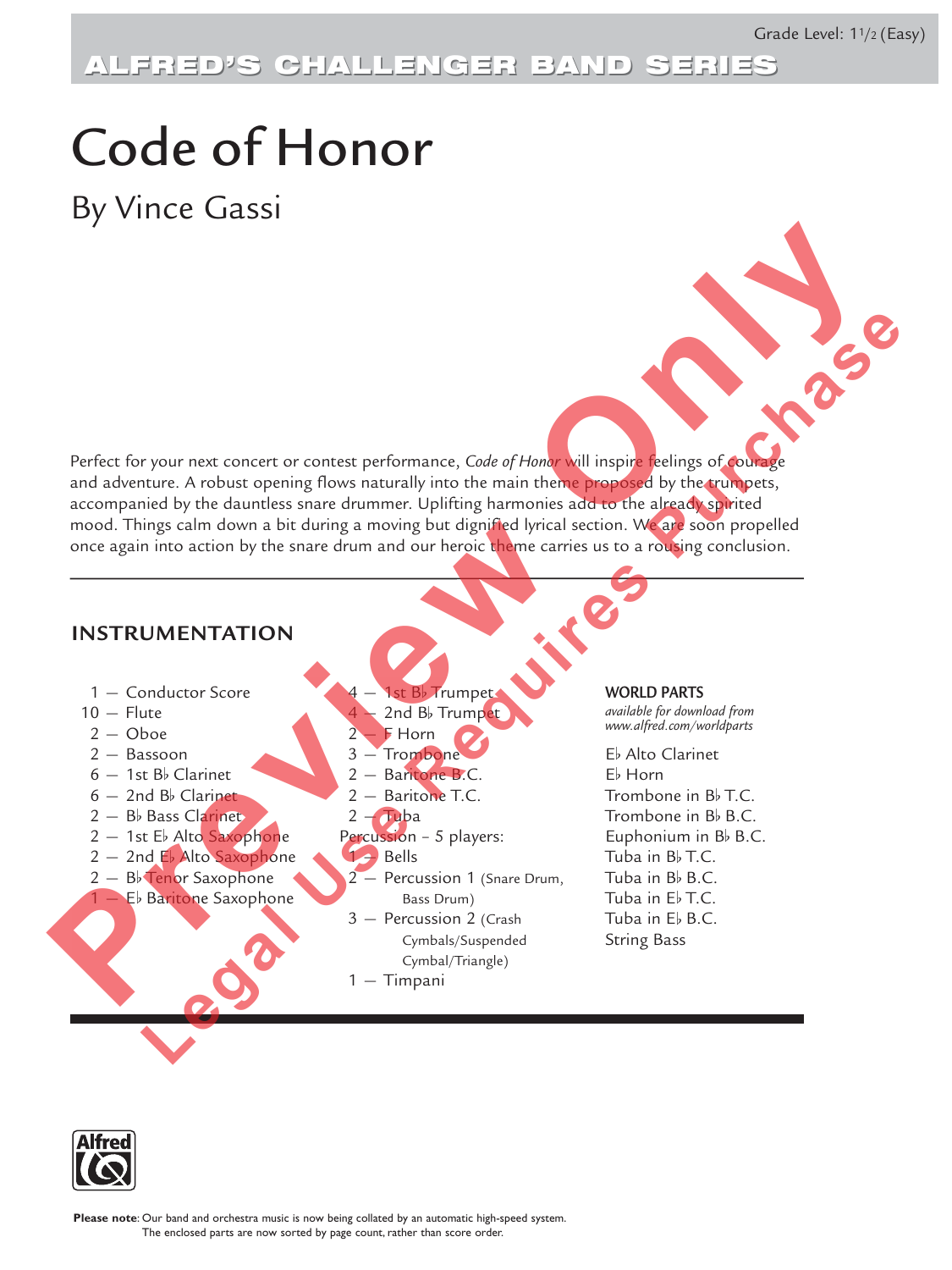## Code of Honor

Vince Gassi

Duration - 2:35 CONDUCTOR SCORE



Copyright © 2010 by Alfred Music Publishing Co., Inc. All rights reserved. Printed in USA.

 $\begin{pmatrix} \mathbf{u}_1 \\ \mathbf{v}_2 \end{pmatrix}$ Purchase a full-length<br>!performance recording alfred.com/downloads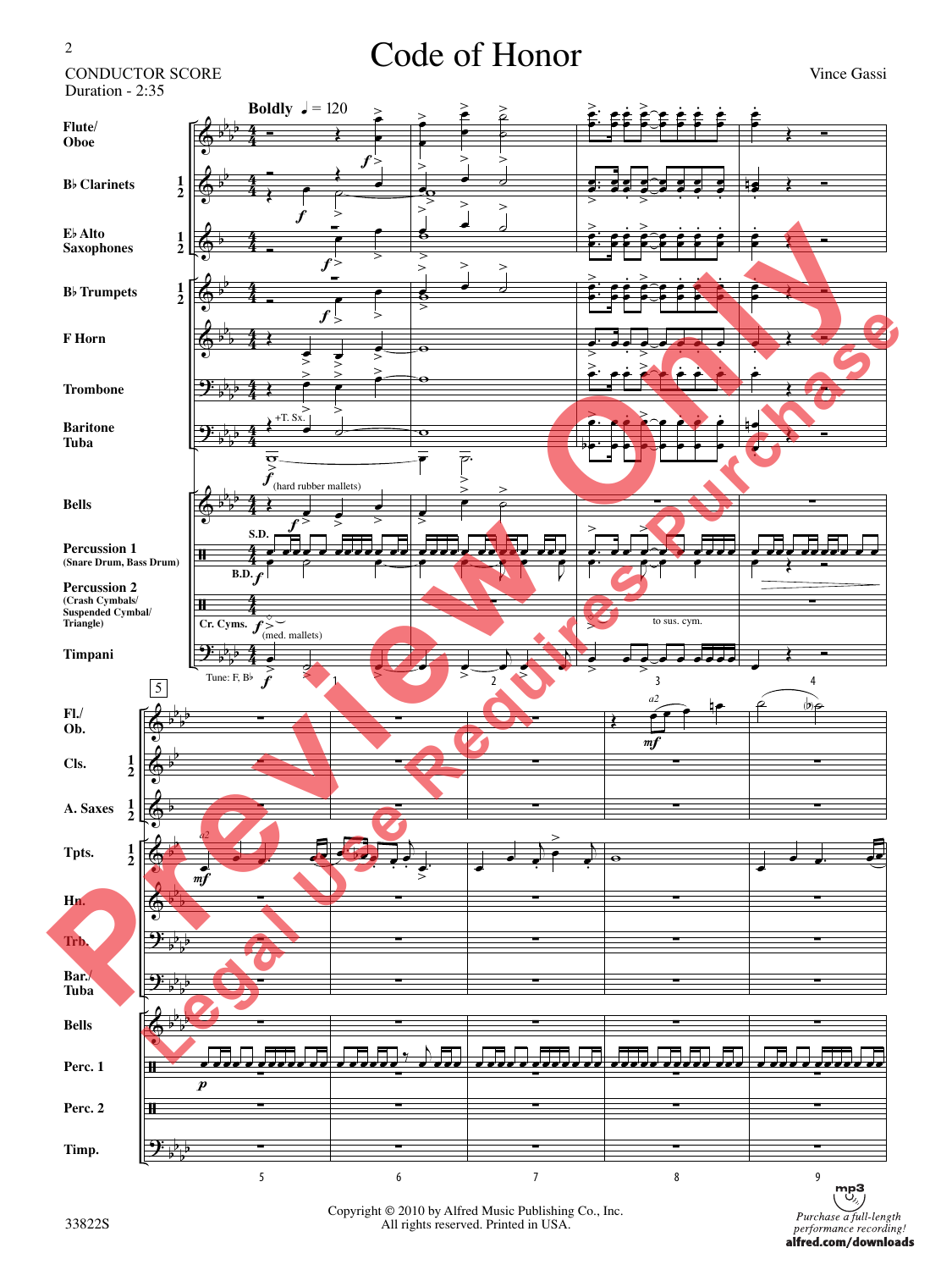

3

33822S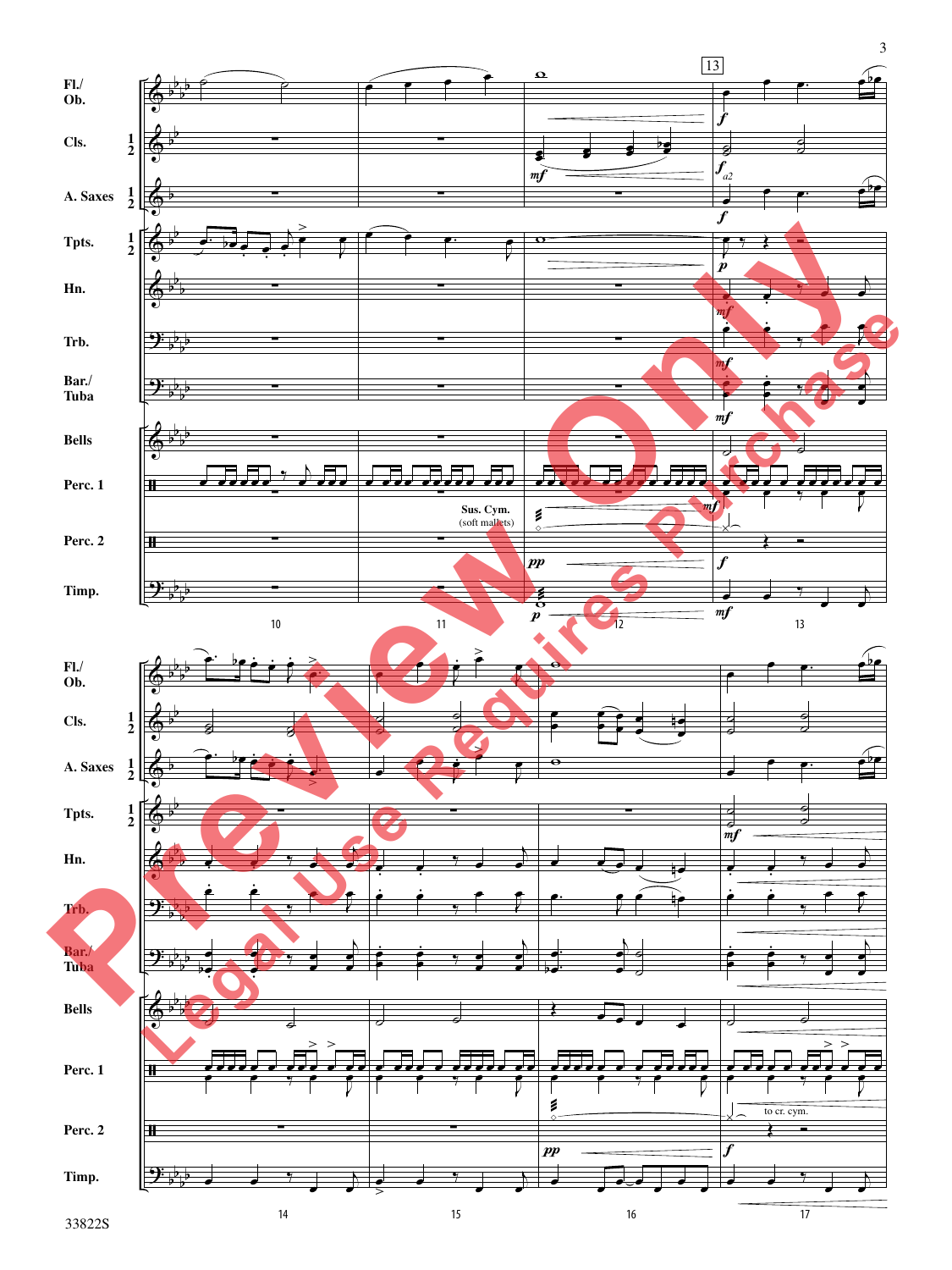

33822S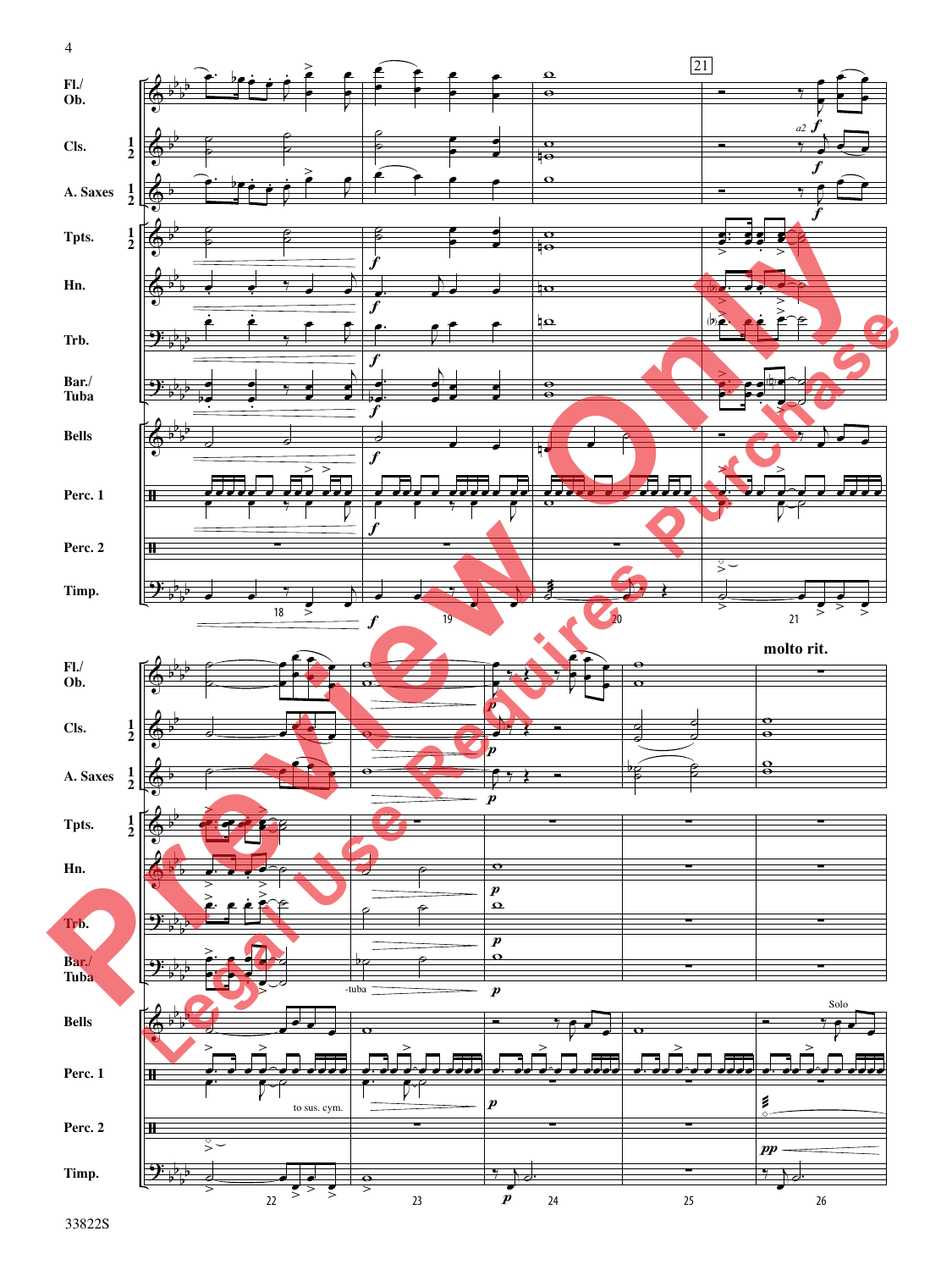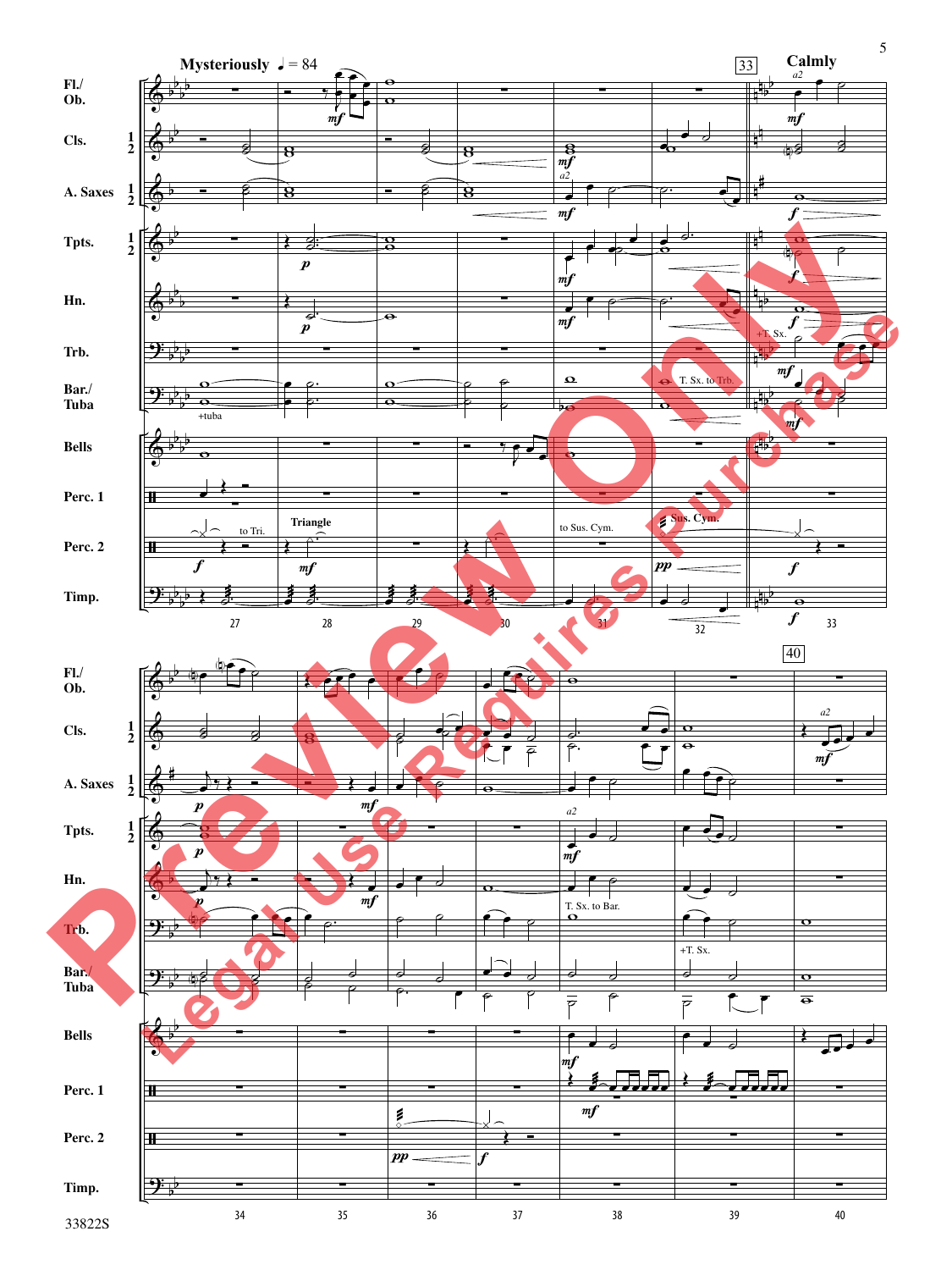

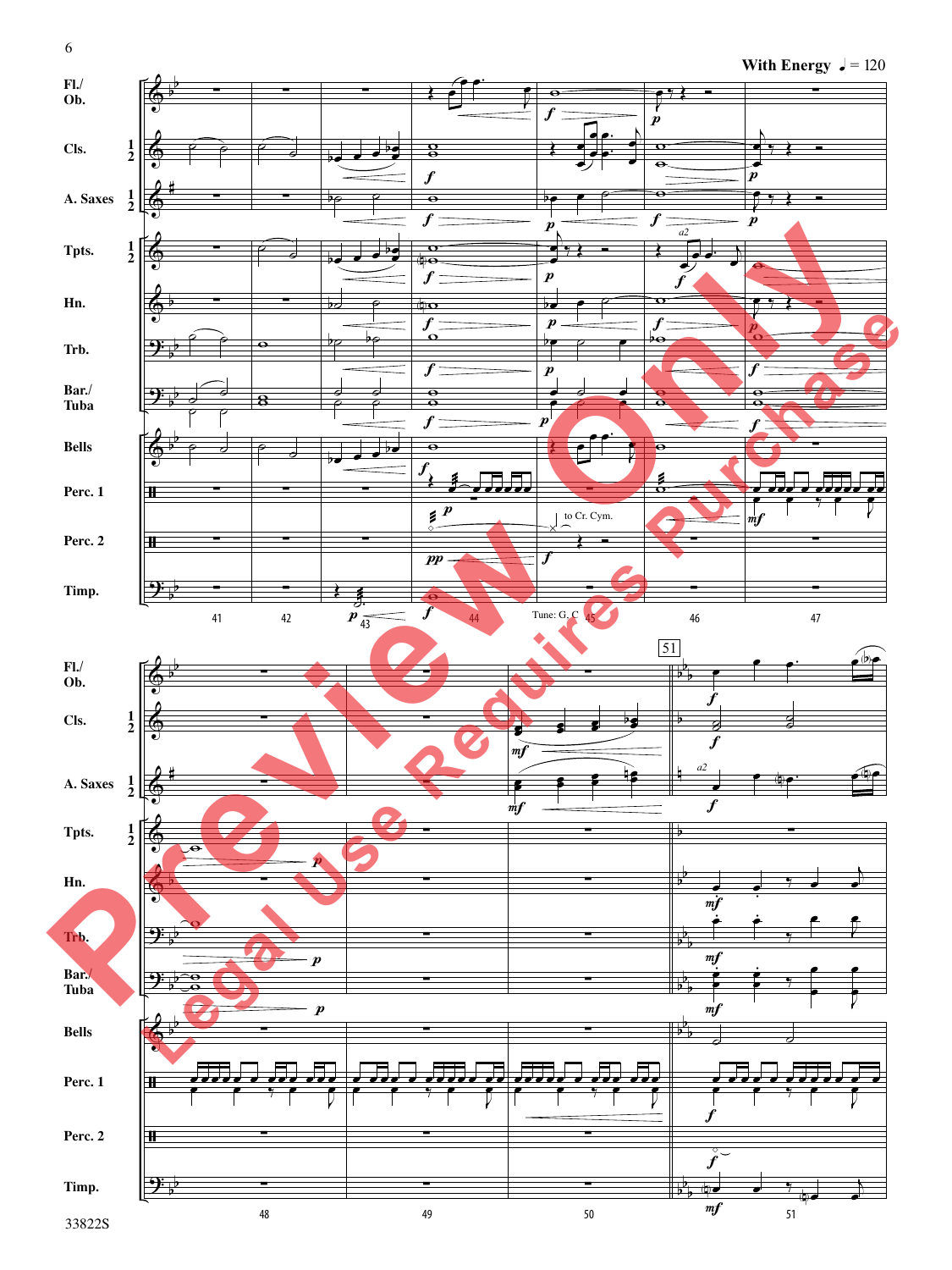

7